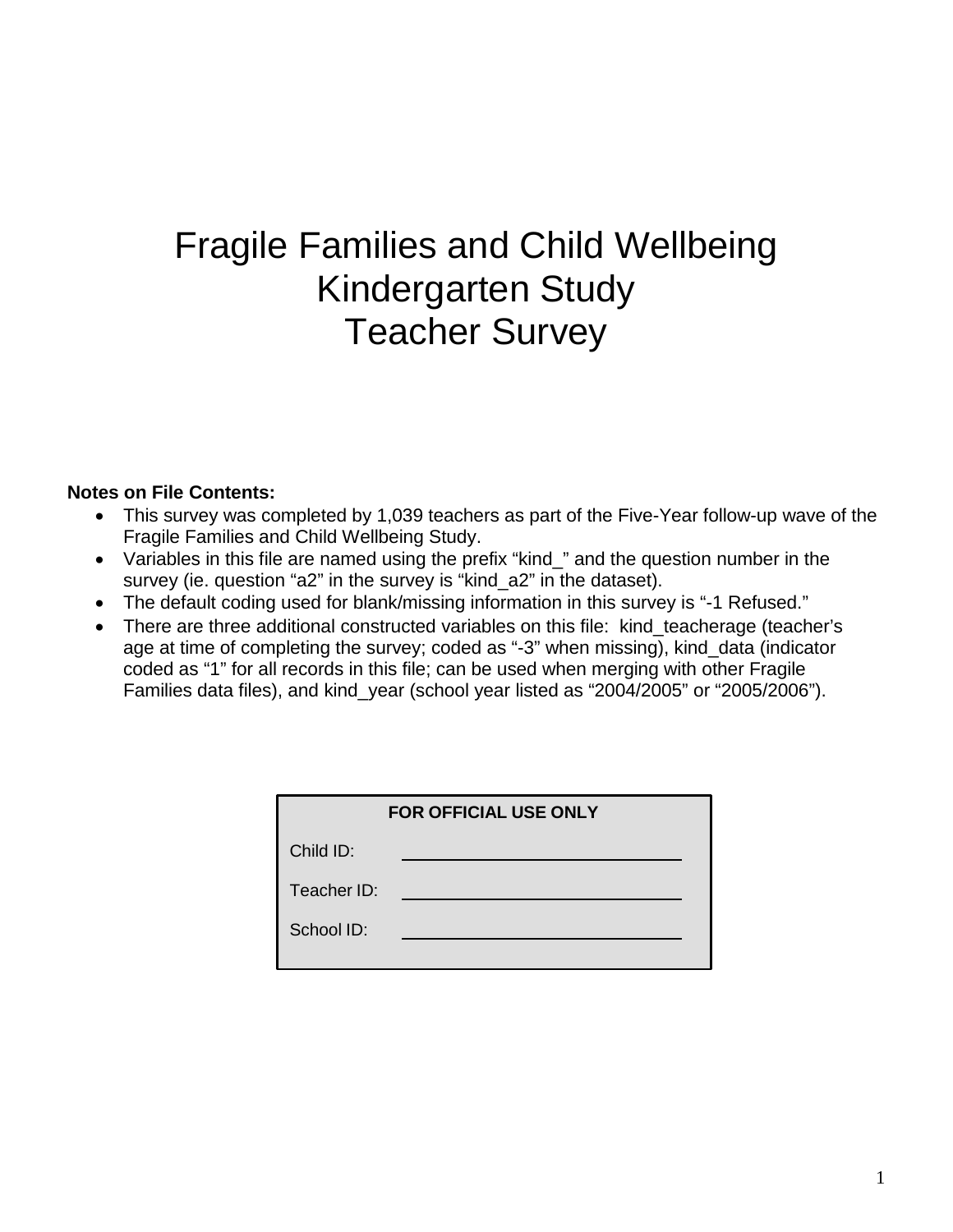#### **INSTRUCTIONS FOR TEACHERS**

Thank you for agreeing to participate in the Kindergarten Study Teacher Survey, as part of the (*Fragile Families and Child Wellbeing)*Survey of Parents Study being conducted by Princeton and Columbia Universities.

This questionnaire asks about:

- a) information specific to the participating child;
- b) academic skills specific to the participating child;
- c) classroom behavior and social skills specific to the participating child;
- d) classroom characteristics;
- e) class resources and activities;
- f) school climate and environment; and
- g) general information about you.

Any information you provide will be kept absolutely confidential. No information will be shared with any government agency, with any parents or other people in your school, nor will your name or the child's name appear in anything that is written, published, or presented about this study. Your participation in the study is voluntary and you may refuse to answer any questions you are not comfortable answering.

Please follow these steps:

- 1. *Fill out the Kindergarten Teacher Participation Consent Form*. Please sign your name to indicate your agreement to participate. Then print your name as you would like it to appear on the check and the address where you would like the check mailed. Keep the yellow copy of the form for your records.
- 2. *Complete the questionnaire*. It will take approximately 25 minutes. Please indicate your answers on the questionnaire by circling the appropriate number or by writing your response in the space provided. Depending on the response, you may be directed to skip over some questions. *Please complete the questionnaire thinking about the child and your classroom during the last school year (2005-2006).*
- 3. *Mail back to us*, using the self-addressed, postage-paid envelope:
	- the completed questionnaire, and
	- the white copy of the consent form.
- 4. As a token of our appreciation for your time and effort, you will *receive a check for \$25* within 2-3 weeks of our receipt of the completed questionnaire and form.

#### *Thank you!*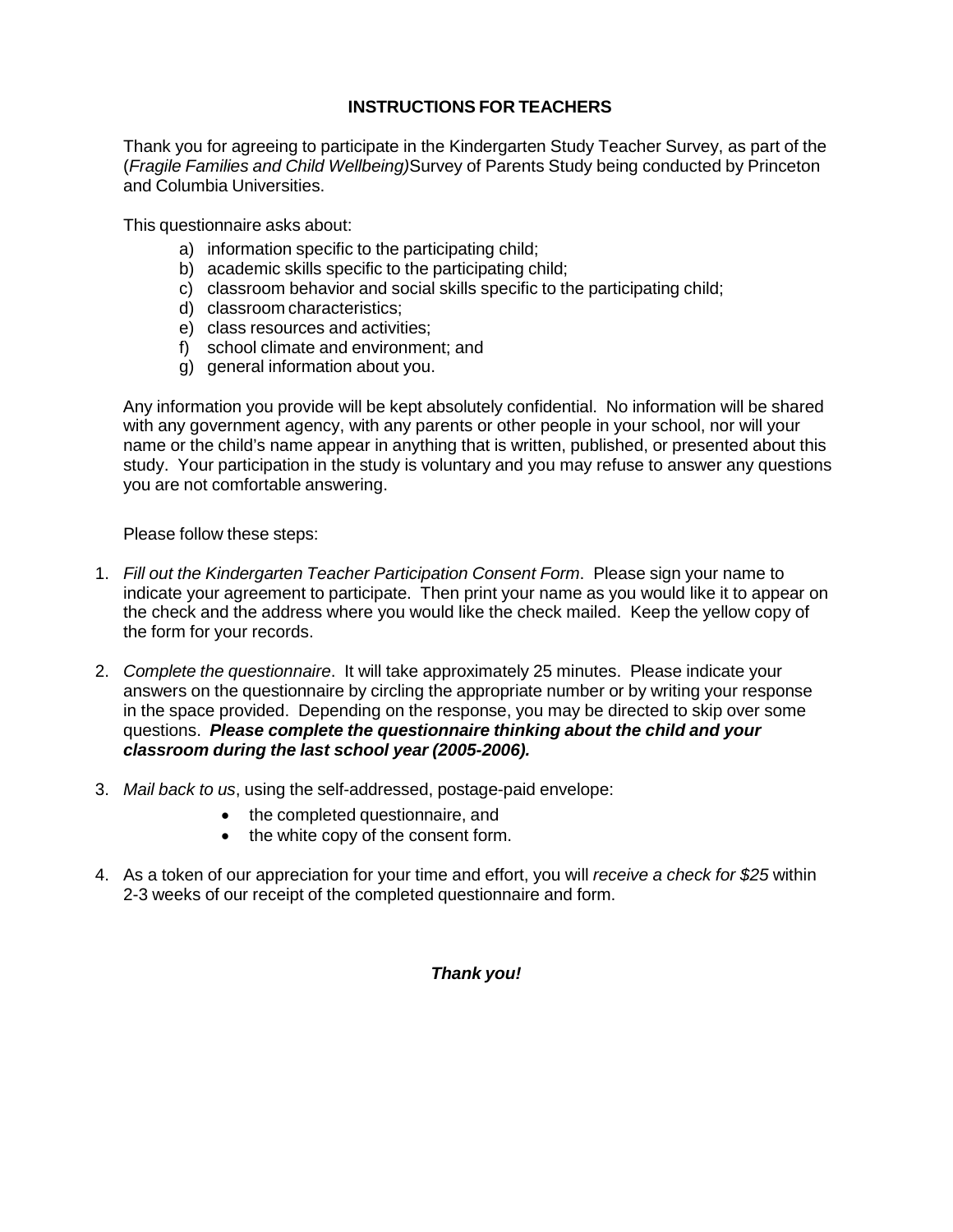# **Section A: Information about the Child**

A1. When did the child first enter your classroom?

| <b>MONTH</b> | YEAR |
|--------------|------|
| a1mo         | a1vr |

A2. Did the child ever fall two or more weeks behind in school work last year because of a health problem?

| <b>Nc</b> |  |
|-----------|--|

#### **FOR THE REMAINDER OF THIS SECTION, CIRCLE ONLY ONE RESPONSE PER QUESTION**. *PLEASE ANSWER THE QUESTIONS THINKING ABOUT THE LAST MONTH OF THE CHILD'S KINDERGARTEN YEAR.*

A3. During structured play time, how did the child compare with other children in the class in terms of physical activity?

A4. During unstructured play time, how did the child compare with other children in the class in terms of physical activity?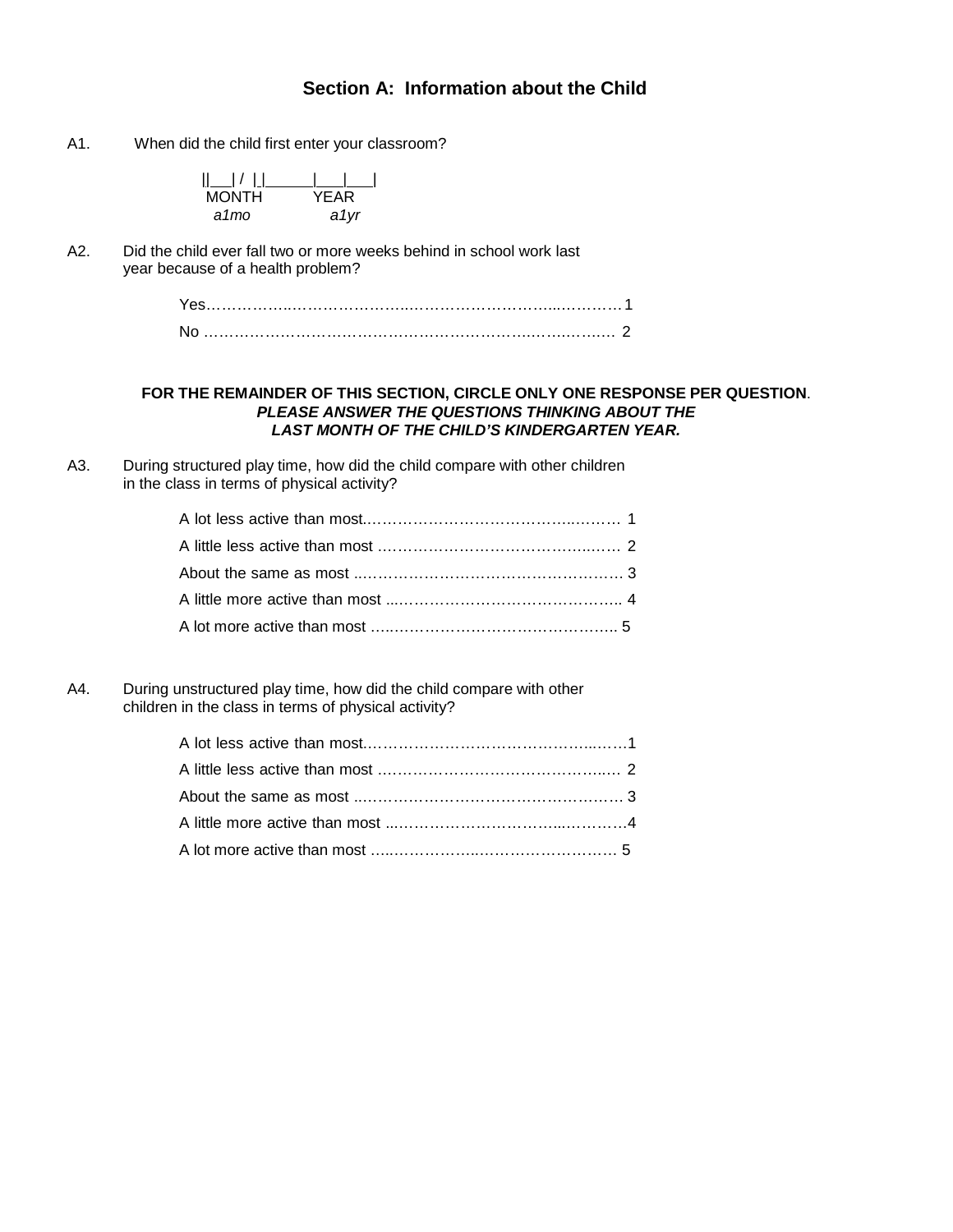A5. How would you rate the child in language and literacy skills?

A6. How would you rate the child in science and social studies?

A7. How would you rate the child in mathematical skills?

A8. How often did the child work to the best of her/his ability?

A9. Was the child promoted to  $1<sup>st</sup>$  grade?

| Attending transitional 1 <sup>st</sup> grade or pre-1 <sup>st</sup> grade class 2 |  |
|-----------------------------------------------------------------------------------|--|
|                                                                                   |  |
|                                                                                   |  |
|                                                                                   |  |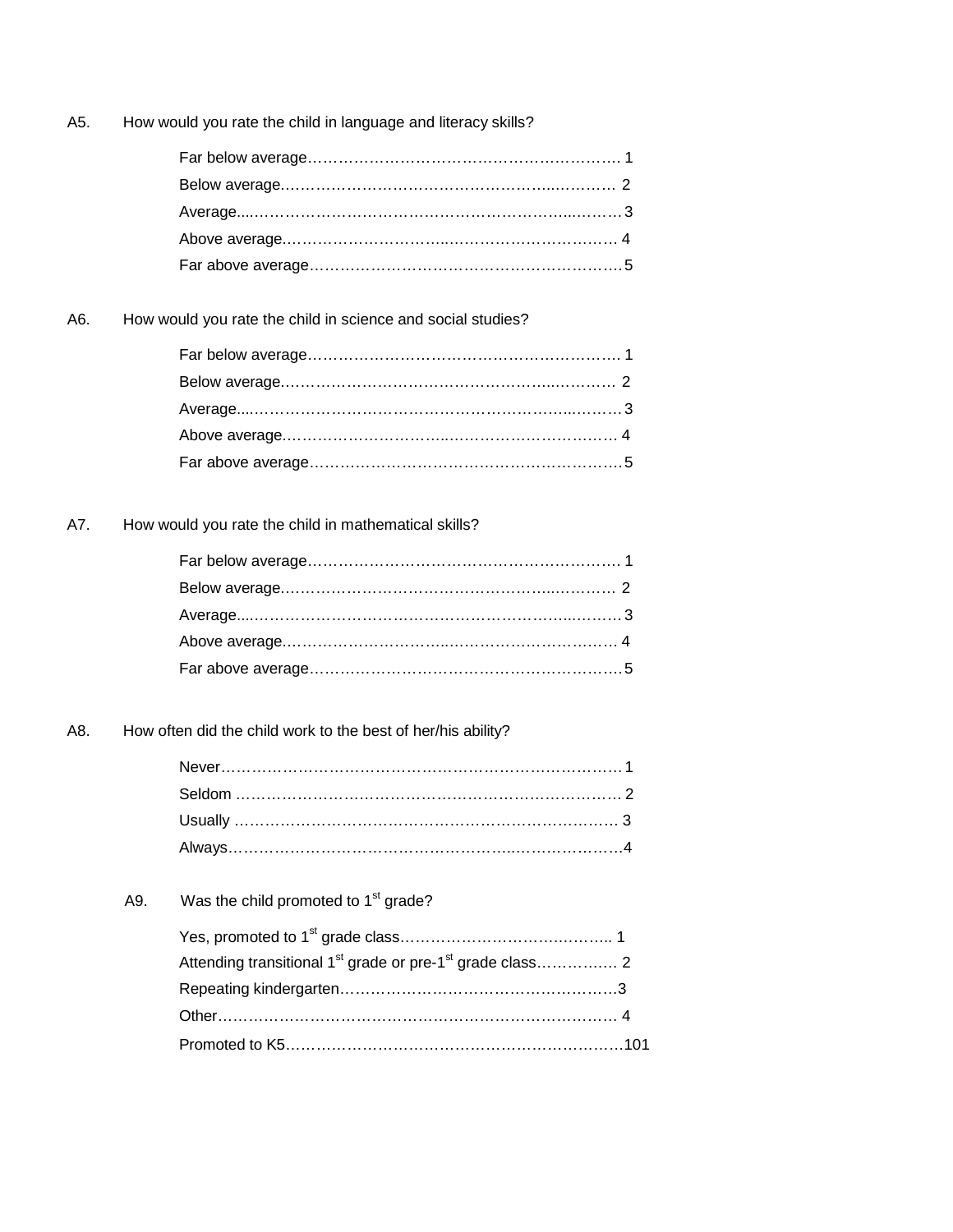| A10. | During the school year, did the child's parents/guardians attend parent/teacher<br>informal meetings that you initiated to talk about his/her progress? |                                        |  |
|------|---------------------------------------------------------------------------------------------------------------------------------------------------------|----------------------------------------|--|
|      |                                                                                                                                                         |                                        |  |
|      |                                                                                                                                                         |                                        |  |
|      |                                                                                                                                                         |                                        |  |
| A11. | During the school year, besides regular teacher conferences, did you<br>communicate with the child's parents?                                           |                                        |  |
|      |                                                                                                                                                         |                                        |  |
|      |                                                                                                                                                         | ▸<br>[SKIP TO A13]                     |  |
| A12. | Was the purpose of the communication usually to ?                                                                                                       |                                        |  |
|      |                                                                                                                                                         |                                        |  |
|      |                                                                                                                                                         |                                        |  |
| A13. | Did the child have a diagnosed physical or psychological disability<br>and need special services?                                                       |                                        |  |
|      |                                                                                                                                                         |                                        |  |
|      |                                                                                                                                                         | $\longrightarrow$ [SKIP TO <b>B1</b> ] |  |
|      |                                                                                                                                                         |                                        |  |
| A14. | Did the child have an Individualized Education Program (IEP) for this disability?                                                                       |                                        |  |
|      |                                                                                                                                                         |                                        |  |
|      |                                                                                                                                                         |                                        |  |
|      |                                                                                                                                                         |                                        |  |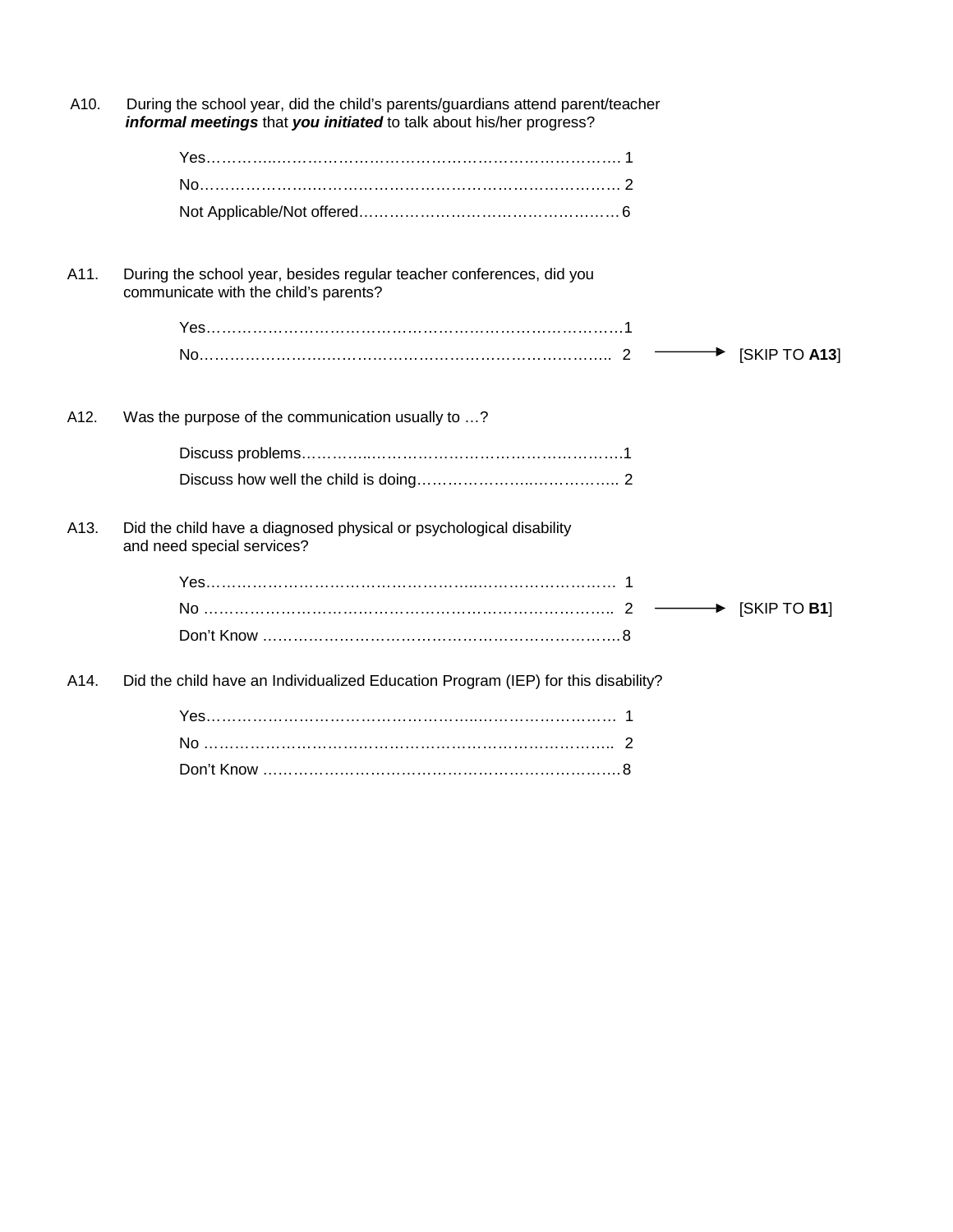# **Section B: Academic Skills of Child**

Please rate the child's skills, knowledge, and/or behaviors for each of the following questions based on your experience with this child last year. This is NOT a test and should not be administered directly to the child. Each question includes examples that are meant to help you think of the range of situations in which the child may demonstrate similar skills and behaviors. **The examples do not exhaust all the ways that a child may demonstrate what he/she knows or can do.**

The following **five-point scale** is used for each of the questions. It reflects the degree to which a child has acquired and/or chooses to demonstrate the targeted skills, knowledge, and behaviors.

|  | $1 = Not yet$             | Child has not yet demonstrated skill, knowledge, or behavior.                                                                           |
|--|---------------------------|-----------------------------------------------------------------------------------------------------------------------------------------|
|  | $2 =$ Beginning           | Child is just beginning to demonstrate skill, knowledge, or behavior but does<br>so very inconsistently.                                |
|  | $3 =$ In progress         | Child demonstrates skill, knowledge, or behavior with some regularity but<br>varies in level of competence.                             |
|  | $4 =$ Intermediate        | Child demonstrates skill, knowledge, or behavior with increasing regularity<br>and average competence but is not completely proficient. |
|  | $5 =$ Proficient          | Child demonstrates skill, knowledge, or behavior competently and<br>consistently.                                                       |
|  | $6(N/A)$ = Not Applicable | Skill, knowledge, or behavior has not been introduced in classroom.                                                                     |

Rate the child's achievement or motivation **in the last month of the kindergarten year**. Rate the child compared to other children of the same age level. Please use the full range of ratings. If the skill, knowledge, or behavior has been introduced in the classroom, please rate the child using the numbers **1-5**. Circle **"NA"** only if the skill, knowledge, or behavior has not been introduced in your classroom.

#### B1. **THE CHILD…** [CIRCLE ONE RESPONSE FOR EACH ITEM]

|                |                                                                                                                                                                                                                                                  | <b>NOT YET</b> | <b>BEGINNING</b> | IN<br><b>PROGRESS</b> | <b>INTER-</b><br><b>MEDIATE</b> | <b>PROFICIENT</b> | N/A |
|----------------|--------------------------------------------------------------------------------------------------------------------------------------------------------------------------------------------------------------------------------------------------|----------------|------------------|-----------------------|---------------------------------|-------------------|-----|
| a.             | Understands and interprets a<br>story or other text read to<br>$him/her$ – for example, retelling<br>a story just read to the group, or<br>telling about why a story ended<br>as it did, or connecting part of<br>the story to his/her own life. |                | $\mathcal{P}$    | 3                     | $\overline{4}$                  | 5                 | 6   |
| b.             | Easily and quickly names all<br>upper- and lower-case letters<br>of the alphabet.                                                                                                                                                                |                | 2                | 3                     |                                 | 5                 | 6   |
| C <sub>1</sub> | <b>Reads simple books</b><br>independently - for example,<br>reads books with a -<br>repetitive language pattern.                                                                                                                                |                | $\mathfrak{p}$   |                       |                                 | 5                 | 6   |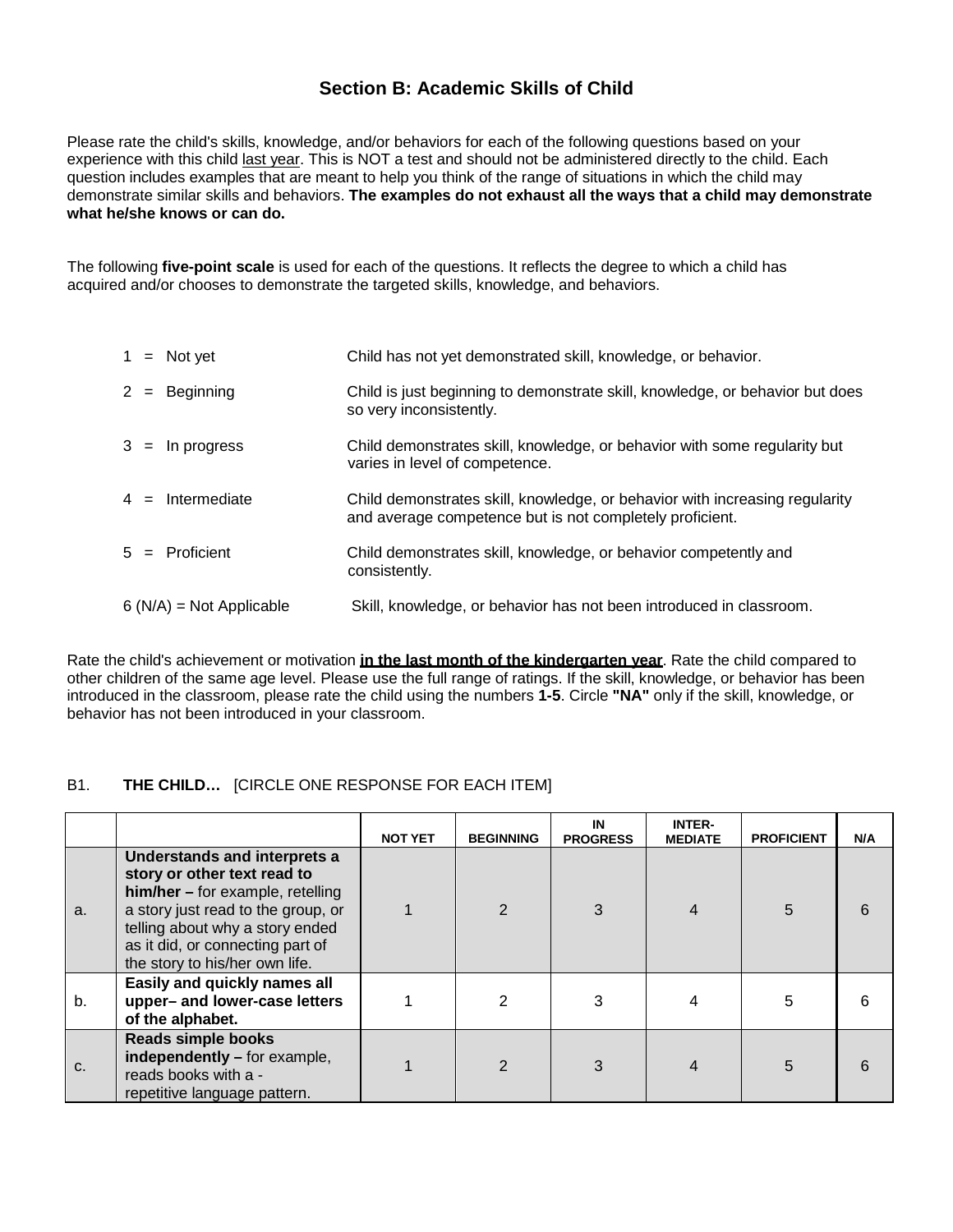|                |                                                                                                                                                                                                                                                                                                                                                    | <b>NOT YET</b> | <b>BEGINNING</b> | IN<br><b>PROGRESS</b> | <b>INTER-</b><br><b>MEDIATE</b> | <b>PROFICIENT</b> | N/A |
|----------------|----------------------------------------------------------------------------------------------------------------------------------------------------------------------------------------------------------------------------------------------------------------------------------------------------------------------------------------------------|----------------|------------------|-----------------------|---------------------------------|-------------------|-----|
| d.             | <b>Demonstrates an</b><br>understanding of some of the<br>conventions of print - for<br>example, by using both upper<br>and lower case letters when<br>writing, or putting spaces<br>between words, or using a<br>period at the end of a sentence.                                                                                                 | 1              | $\overline{2}$   | 3                     | 4                               | 5                 | 6   |
| е.             | <b>Recognizes distinct</b><br>differences in habits and<br>living patterns between<br>him/herself and other groups<br>of people he/she knows - for<br>example, knowing that there are<br>many different types of families,<br>or knowing the different types of<br>homes people live in, or the<br>different types of foods that<br>people eat.    | $\mathbf{1}$   | $\overline{2}$   | 3                     | 4                               | 5                 | 6   |
| f <sub>r</sub> | Forms explanations based on<br>observations and explorations<br>- for example, by describing or<br>drawing the conditions (water,<br>soil, sun) that help a plant grow,<br>or by explaining that a block will<br>slide more quickly down a<br>steeper slope.                                                                                       | 1              | $\overline{2}$   | 3                     | 4                               | 5                 | 6   |
| g.             | Sorts, classifies, and<br>compares math materials by<br>various rules and attributes -<br>for example creating a rule for<br>sorting keys, such as "keys with<br>numbers" in one pile and "keys<br>without numbers" in another pile,<br>or sorting shapes by several<br>attributes such as "large plastic<br>shapes" and "small wooden<br>shapes." | $\mathbf 1$    | $\overline{2}$   | 3                     | 4                               | 5                 | 6   |
| h.             | Shows an understanding of<br>the relationship between<br>quantities - for example,<br>knowing that a group of ten<br>small stones is the same<br>quantity as a group of ten larger<br>blocks                                                                                                                                                       | 1              | $\overline{2}$   | $\mathbf{3}$          | $\overline{4}$                  | 5                 | 6   |
| i.             | Uses a variety of strategies to<br>solve math problems - for<br>example, using manipulative<br>materials, looking for a pattern,<br>or acting out a problem.                                                                                                                                                                                       | $\mathbf 1$    | $\overline{2}$   | $\mathfrak{B}$        | 4                               | 5                 | 6   |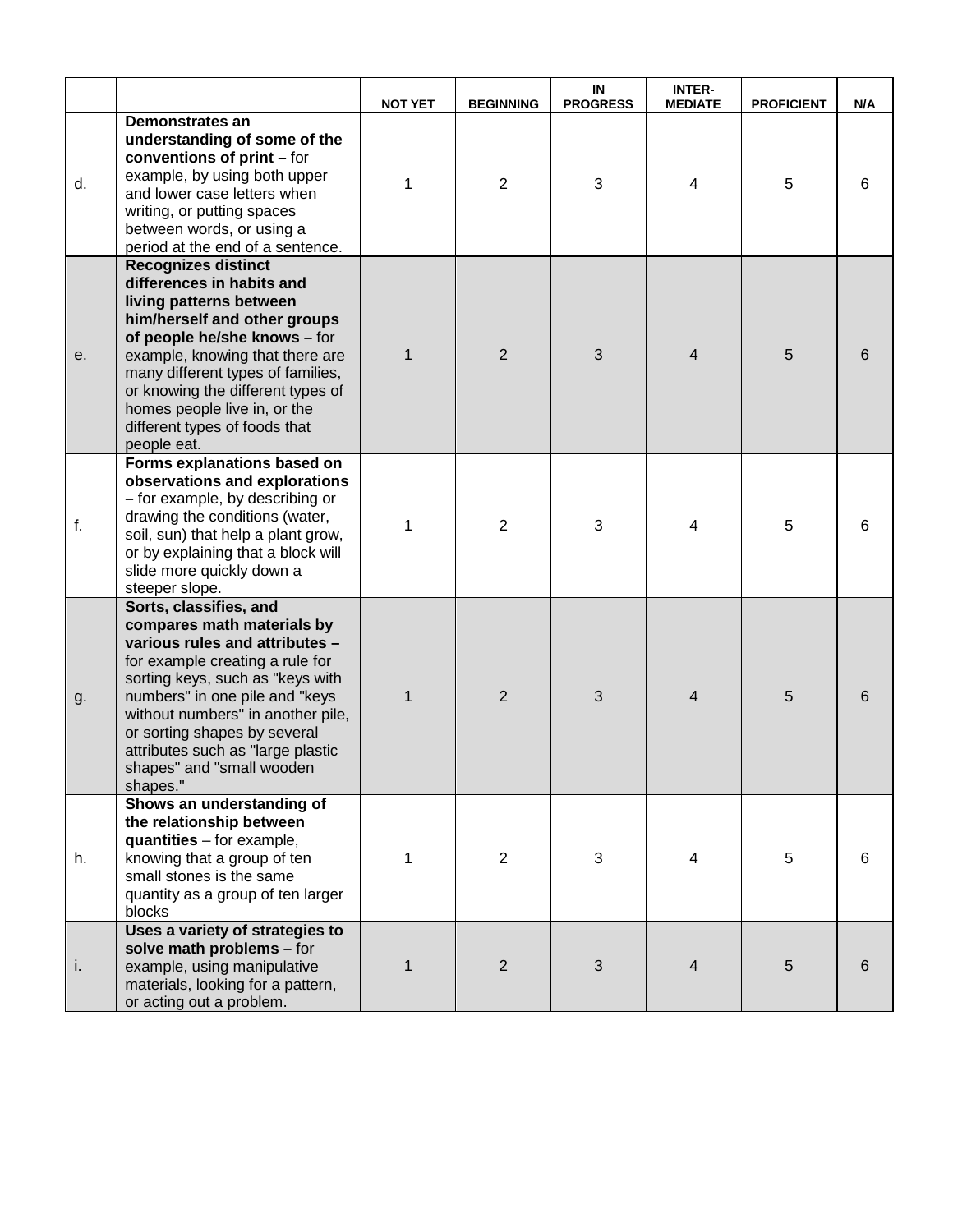# **Section C: Classroom Behavior and Social Skills**

C1. In this section teachers were asked to read each statement and decide whether it is a "not true," "somewhat or sometimes true," or "very true or often true" description of the child's typical **CLASSROOM BEHAVIOR during the last month of the kindergarten year**.

Three scales for aggressive behavior, attention problems, and social problems were constructed by summing the responses to these questions. In summing these variables, "not true" had a value of 1, "somewhat or sometimes true" had a value of 2 and "very true or often true" had a value of 3.

In this section, "-3" denotes when some or all of the subscale variables were missing and the subscale could not be scored.

|                                | <b>Constructed Behavior Scales</b>              |                                 |                     |  |  |  |
|--------------------------------|-------------------------------------------------|---------------------------------|---------------------|--|--|--|
| <b>Constructed</b><br>Variable | <b>Description</b>                              | <b>Source</b>                   | <b>Details</b>      |  |  |  |
| aggressive_scale               | 19-question sub scale of<br>aggressive behavior | <b>Child Behavior Checklist</b> | Range: -3; 19 to 57 |  |  |  |
| attention scale                | 9-question sub scale of<br>attention problems   | <b>Child Behavior Checklist</b> | Range: -3; 9 to 27  |  |  |  |
| social scale                   | 6-question sub scale of<br>social problems      | <b>Child Behavior Checklist</b> | Range: -3; 6 to 18  |  |  |  |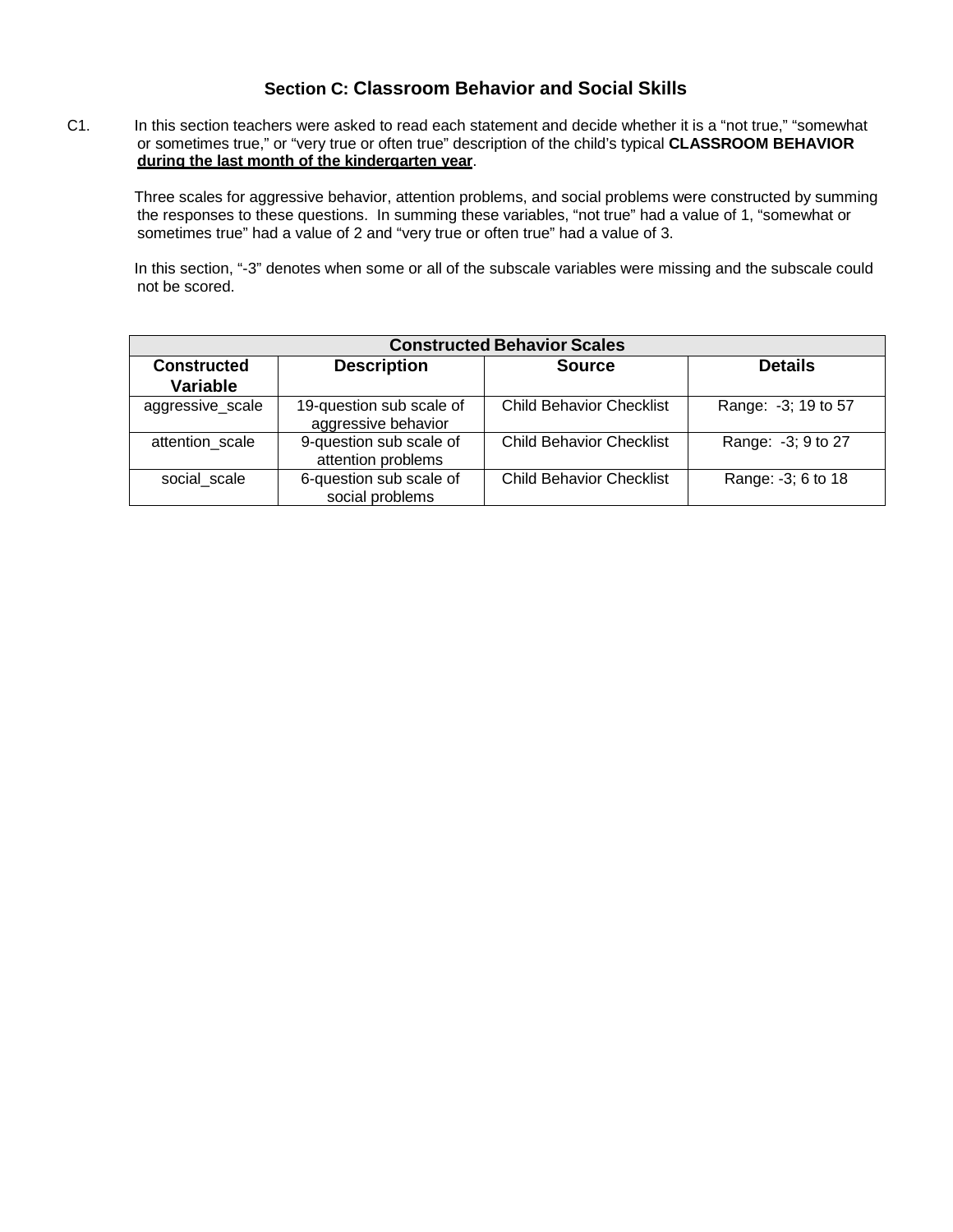# **Section D: Classroom Characteristics**

D1a. Is your school a public school?

Yes………………………1 No ……………………… 2 [SKIP TO **D1c**]

D1b. What type of PUBLIC school? CIRCLE ONLY ONE RESPONSE.

| <b>Regular public school</b>                                                                                  |   |
|---------------------------------------------------------------------------------------------------------------|---|
| School with a magnet program<br>(e.g., science/math school, foreign language immersion school)                | 2 |
| <b>School of choice</b><br>(e.g., charter school, open enrollment, non-specialized curriculum)                | 3 |
| <b>Special Education school</b>                                                                               |   |
| <b>Early Childhood Center</b><br>(e.g., school/center includes preschool and/or early elementary grades only) | 5 |

[SKIP TO **D2**]

D1c. What type of NON-PUBLIC school? CIRCLE ONLY ONE RESPONSE.

|                                                         | 2 |
|---------------------------------------------------------|---|
|                                                         | 3 |
|                                                         | 4 |
|                                                         | 5 |
|                                                         | 6 |
| <b>Special Education school</b> (see description above) |   |
| Early Childhood Center (see description above)          | 8 |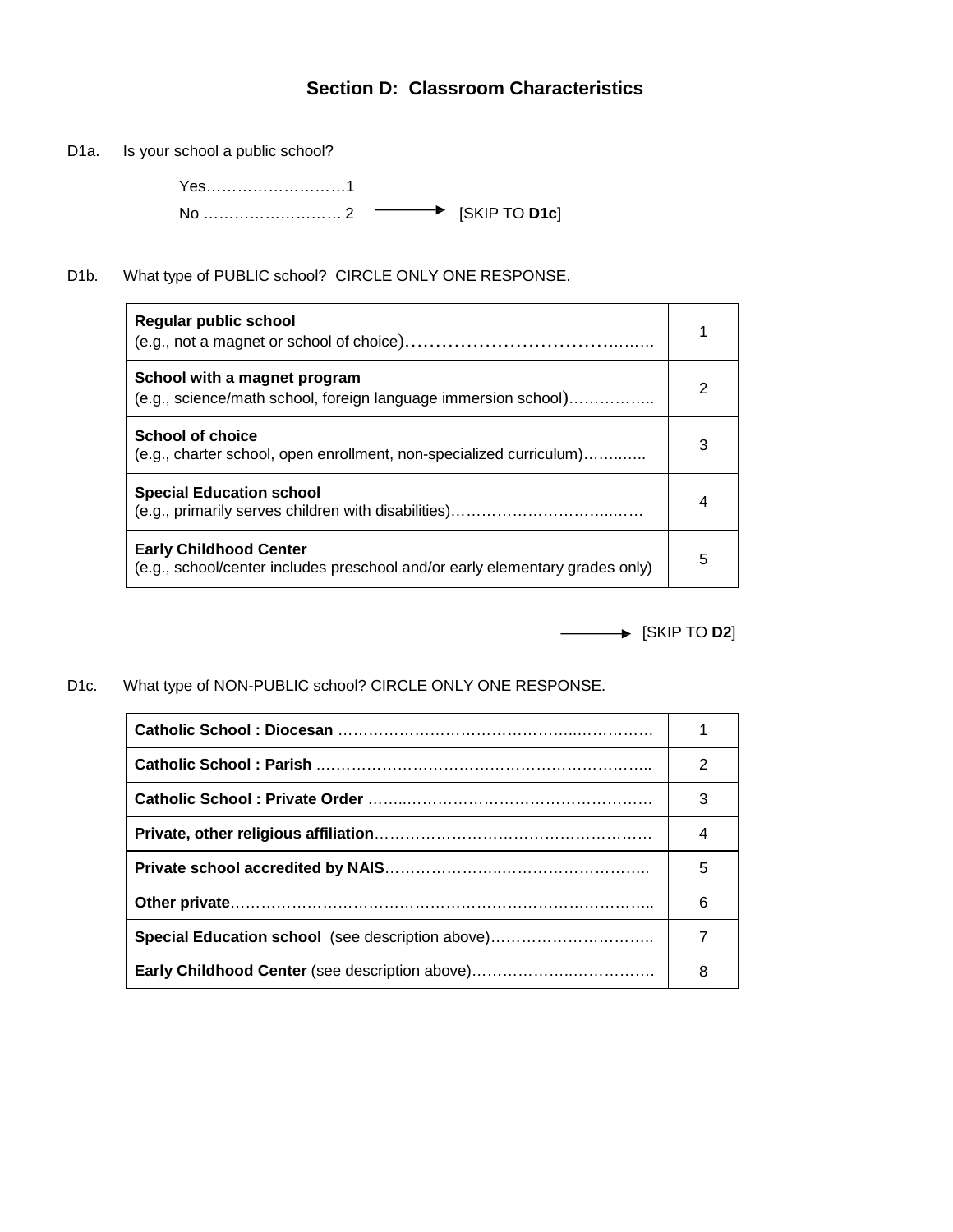|    |                                                    | <b>YES</b> | <b>NO</b>      |
|----|----------------------------------------------------|------------|----------------|
| a. |                                                    | 1          | 2              |
| b. |                                                    | 1          | $\overline{2}$ |
| c. |                                                    | 1          | 2              |
| d. |                                                    | 1          | $\overline{2}$ |
| е. |                                                    | 1          | 2              |
| f. |                                                    | 1          | $\overline{2}$ |
| g. |                                                    | 1          | 2              |
| h. |                                                    | 1          | $\overline{2}$ |
| i. |                                                    | 1          | $\overline{2}$ |
| j. |                                                    | 1          | $\overline{2}$ |
| k. | 5 <sup>th</sup> ………………………………………………………………………………………… | 1          | $\overline{2}$ |
| I. |                                                    | 1          | $\overline{2}$ |
| m. |                                                    | 1          | $\overline{2}$ |
| n. |                                                    | 1          | $\overline{2}$ |
| 0. |                                                    | 1          | 2              |
| p. |                                                    | 1          | $\overline{2}$ |
| q. | $11^{th}$                                          | 1          | $\overline{2}$ |
| r. | $12^{th}$                                          | 1          | $\overline{2}$ |

#### D<sub>2</sub>. Are the following grade levels taught in the school? CIRCLE ONE RESPONSE FOR EACH LINE.

D3. Which type of kindergarten class was the child enrolled in last year?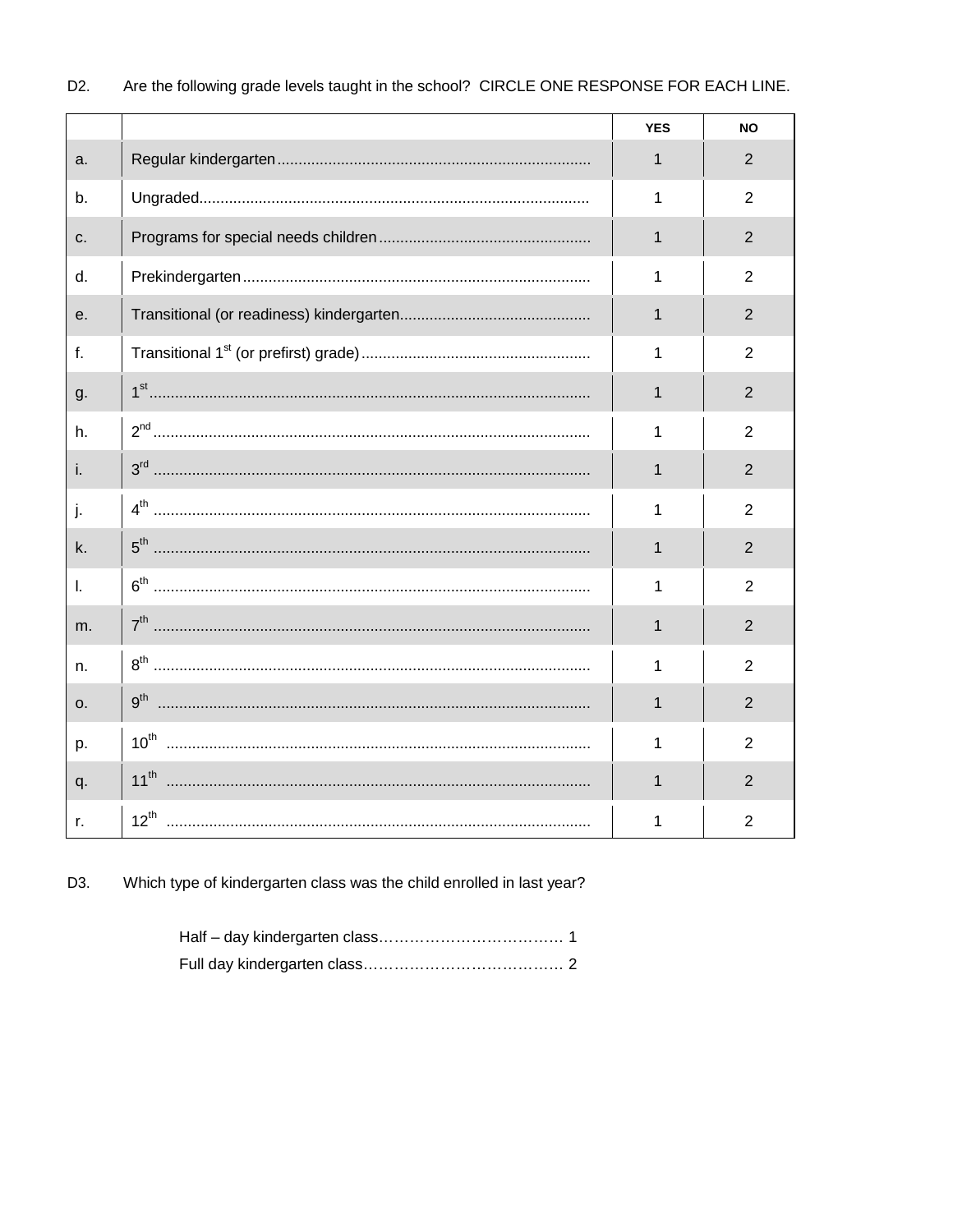D3a. What time did the child's class begin each day?

| | |:| | | UR MINUTE CIRCLE ONE: AM PM<br>d3a time d3a ampm *d3a\_time d3a\_ampm*

D3b. What time did the child's class end each day?

<u>| | |</u>:| | | |<br>| HOUR | MINUTE  $\overline{HR}$  MINUTE CIRCLE ONE: AM PM<br>d3b\_time d3b\_ampm *d3b\_time d3b\_ampm*

D4. What type of kindergarten program did the child attend? CIRCLE ONLY ONE RESPONSE.

| Regular kindergarten class [1 year program]<br>(traditional year of school primarily for 5 year olds prior to first                                                                            |   |                                                   |
|------------------------------------------------------------------------------------------------------------------------------------------------------------------------------------------------|---|---------------------------------------------------|
|                                                                                                                                                                                                | 2 |                                                   |
| <b>Transitional (or readiness) kindergarten</b><br>(extra year of school for kindergarten-age eligible children who are                                                                        | 3 | <b>IF CIRCLED</b><br><b>RESPONSE</b><br>01 TO 05, |
| Transitional/pre-1st grade class<br>(extra year of school for children who have attended kindergarten but                                                                                      | 4 | SKIP TO D6                                        |
| Upgraded class [with at least some kindergarten-aged children]<br>(a classroom containing kindergarten-aged students, possibly in<br>combination with other ages, not formally identified as a | 5 |                                                   |
| Multigrade class [with at least some kindergarten-aged children]<br>(a classroom containing kindergarten and some combination of other<br>grades - for example, a combination prekindergarten/ | 6 |                                                   |

D5. IF YOU CIRCLED "06" FOR QUESTION D4, PLEASE ANSWER THE FOLLOWING QUESTION: What additional grade levels are included in the **multigrade** kindergarten class?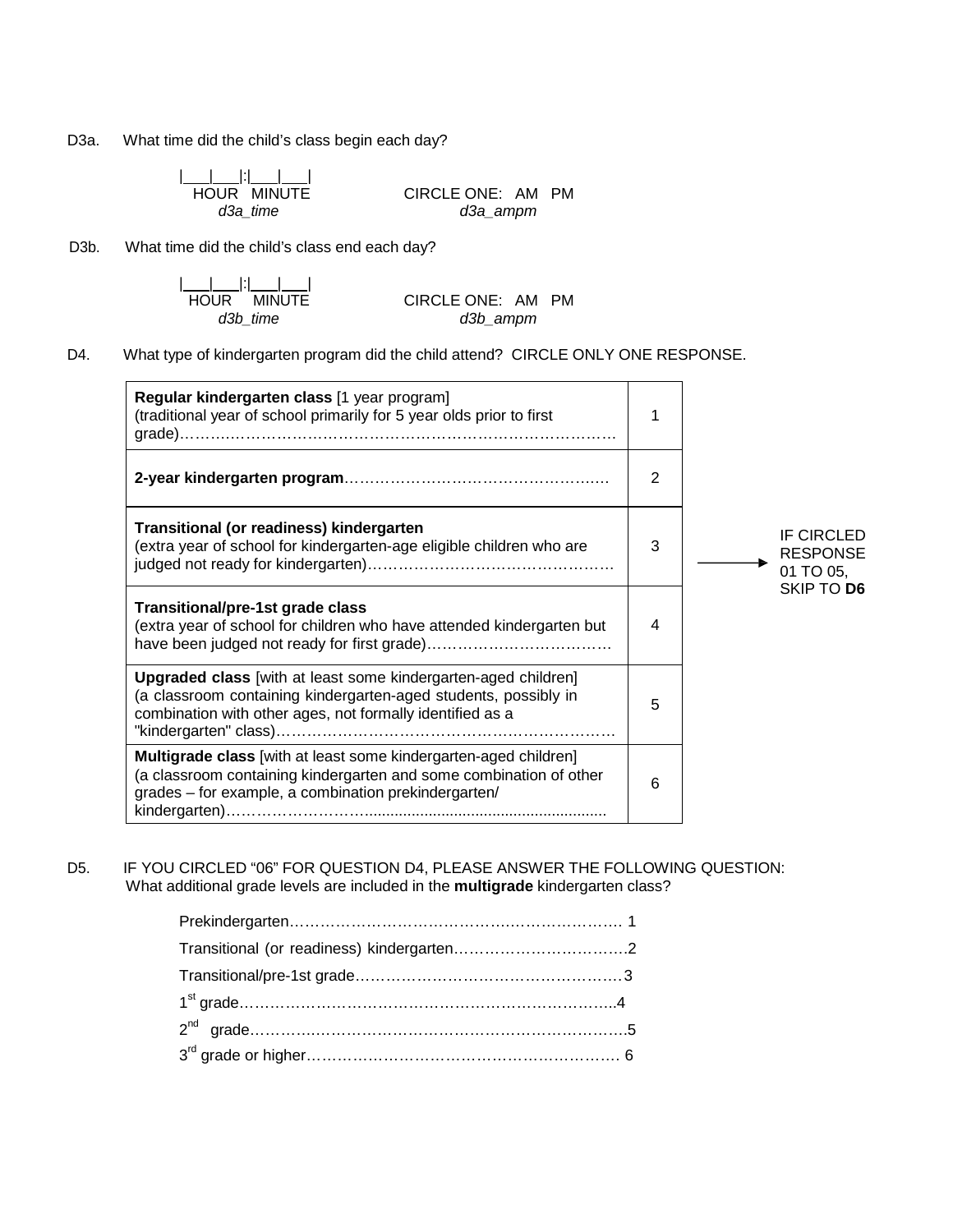D6. In the last month of the kindergarten year, how many children, including the participating child, were enrolled in the classroom?

|  | NUMBER OF CHILDREN |  |  |
|--|--------------------|--|--|
|--|--------------------|--|--|

D7. Including the participating child, how many children were usually in the classroom when he/she was there?



D8. How many of the children in the child's class were repeating kindergarten? [IF NONE, WRITE "00."]

| | | | NUMBER OF CHILDREN

| D9. | During the last month of the kindergarten year, how would you rate the behavior of the children in the child's<br>class? CIRCLE ONLY ONE RESPONSE. |  |
|-----|----------------------------------------------------------------------------------------------------------------------------------------------------|--|
|     | Group misbehaved very frequently and was almost always difficult to handle                                                                         |  |
|     |                                                                                                                                                    |  |
|     |                                                                                                                                                    |  |
|     |                                                                                                                                                    |  |
|     |                                                                                                                                                    |  |
|     |                                                                                                                                                    |  |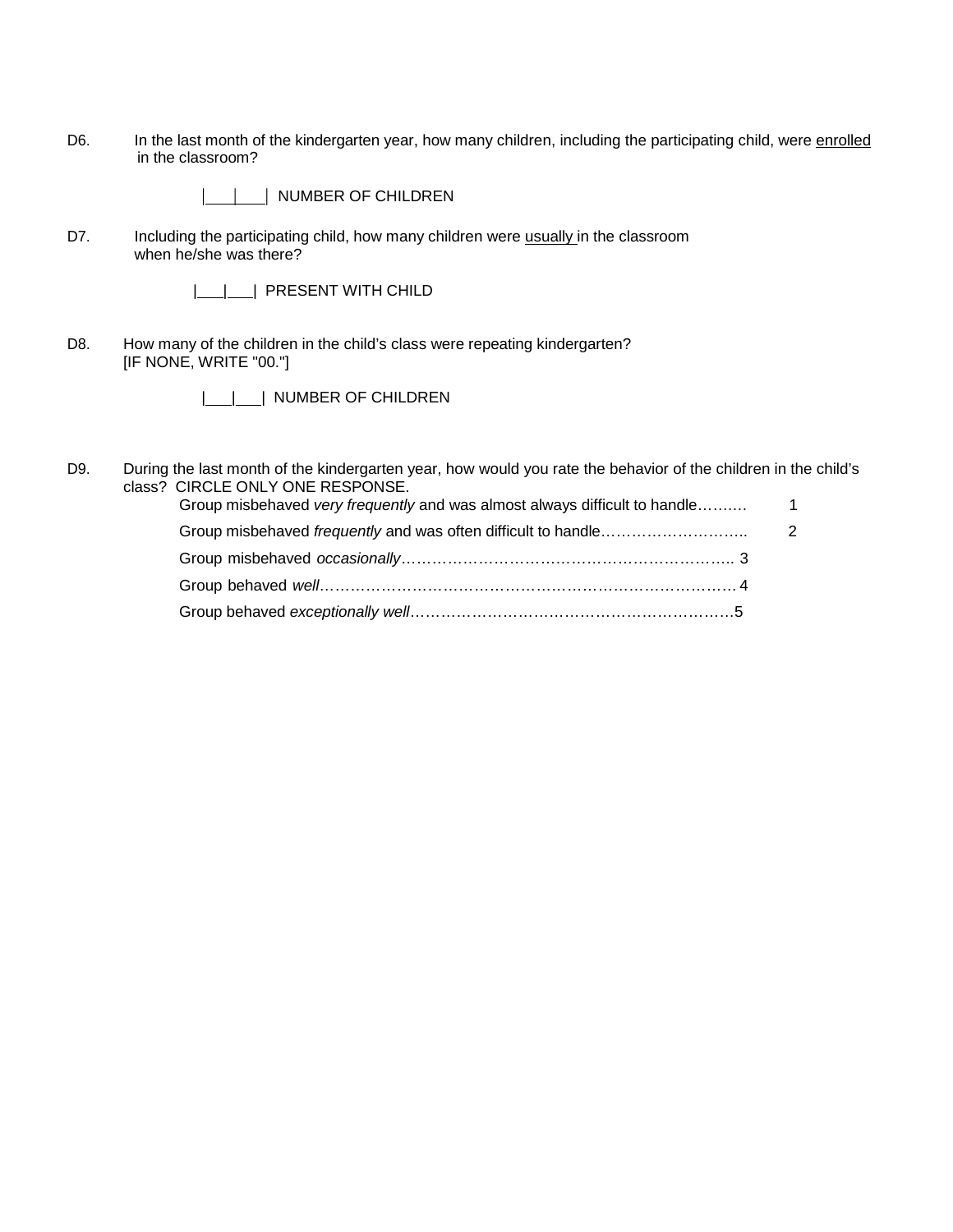### **Section E: Class Resources and Activities**

E1. In a typical day during the last kindergarten year, how much time did the children spend in the following activities? CIRCLE ONE RESPONSE FOR EACH ITEM. DO NOT INCLUDE LUNCH OR RECESS BREAKS.

|    |                                         | <b>NO TIME</b> | <b>HALF HOUR</b><br><b>OR LESS</b> | <b>ABOUT ONE</b><br><b>HOUR</b> | <b>ABOUT</b><br><b>TWO</b><br><b>HOURS</b> | <b>THREE</b><br><b>HOURS OR</b><br><b>MORE</b> |
|----|-----------------------------------------|----------------|------------------------------------|---------------------------------|--------------------------------------------|------------------------------------------------|
| a. | Teacher-directed whole class activities |                |                                    |                                 |                                            |                                                |
| b. | Teacher-directed small group activities |                |                                    |                                 |                                            |                                                |
| C. | Teacher-directed individual activities  |                |                                    |                                 |                                            |                                                |
| d. | Child-selected activities               |                |                                    |                                 |                                            |                                                |

#### E2. How important was each of the following in evaluating the children in your class? CIRCLE ONE RESPONSE FOR EACH ITEM.

|    |                                     | <b>NOT</b><br><b>IMPORTANT</b> | <b>SOMEWHAT</b><br><b>IMPORTANT</b> | <b>VERY</b><br><b>IMPORTANT</b> | <b>EXTREMELY</b><br><b>IMPORTANT</b> | <b>NOT</b><br><b>APPLICABLE</b> |
|----|-------------------------------------|--------------------------------|-------------------------------------|---------------------------------|--------------------------------------|---------------------------------|
| a. | Class participation                 |                                |                                     |                                 |                                      | 6                               |
| b. | Classroom behavior or conduct       |                                |                                     |                                 |                                      | 6                               |
| C. | Cooperativeness with other children |                                |                                     |                                 |                                      |                                 |
| d. | Ability to follow directions        |                                |                                     |                                 |                                      | 6                               |

E3. How many paid aides assisted you in this child's class?

| | | | | NUMBER OF AIDES  $\longrightarrow$  [IF 0, SKIP TO QUESTION **F1**]

#### **NOTE: IF MORE THAN ONE AIDE ASSISTS YOU, PLEASE ANSWER THE FOLLOWING TWO QUESTIONS ABOUT THE AIDE THAT SPENDT THE MOST TIME IN THE CLASSROOM.**

E4. Was the aide's first language English?

E5. What was the highest level of education completed by the aide?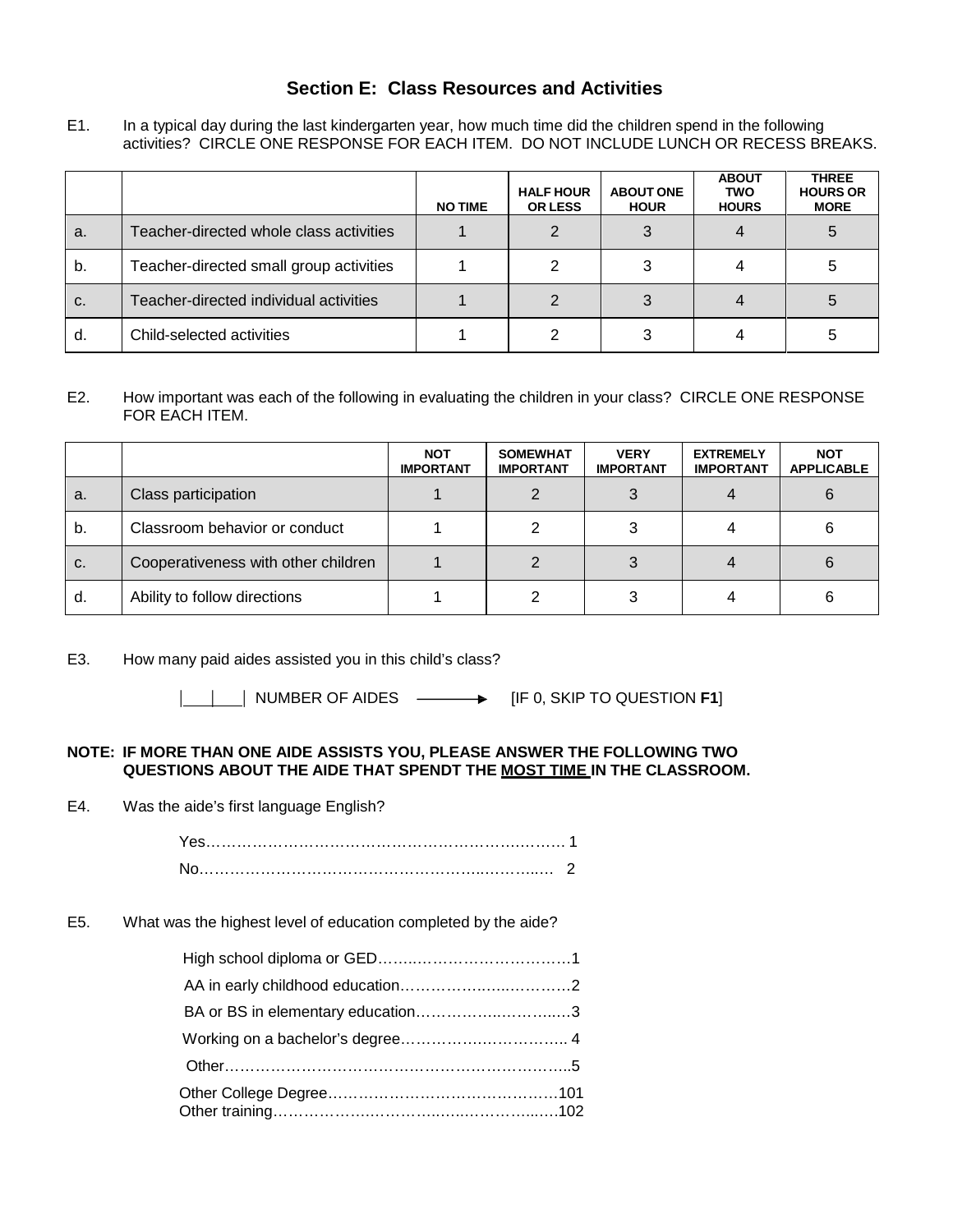### **Section F: School Climate and Environment**

F1. Please indicate the extent to which you agree with each of the following statements about your **SCHOOL'S CLIMATE**. CIRCLE ONE RESPONSE FOR EACH ITEM.

|    |                                                                                                                                                            | <b>STRONGLY</b><br><b>DISAGREE</b> | <b>DISAGREE</b> | <b>NEITHER</b><br><b>AGREE</b><br><b>NOR</b><br><b>DISAGREE</b> | <b>AGREE</b> | <b>STRONGLY</b><br><b>AGREE</b> |
|----|------------------------------------------------------------------------------------------------------------------------------------------------------------|------------------------------------|-----------------|-----------------------------------------------------------------|--------------|---------------------------------|
| a. | The level of child misbehavior (for<br>example, noise, horseplay, or fighting in<br>the halls or cafeteria) in this school<br>interferes with my teaching. |                                    | 2               | 3                                                               | 4            | 5                               |
| b. | Many of the children I teach are not<br>capable of learning the material I am<br>supposed to teach them.                                                   |                                    | 2               | 3                                                               |              | 5                               |
| C. | Routine administrative duties and<br>paperwork interfere with my job of<br>teaching.                                                                       |                                    | $\mathcal{P}$   | 3                                                               |              | 5                               |
| d. | I really enjoy my present teaching job.                                                                                                                    |                                    | $\mathbf{2}$    | 3                                                               | 4            | 5                               |
| е. | I am certain I am making a difference in<br>the lives of the children I teach.                                                                             |                                    | $\mathcal{P}$   | 3                                                               | 4            | 5                               |
|    | If I could start over, I would choose<br>teaching again as my career.                                                                                      |                                    | 2               | 3                                                               |              | 5                               |

F2. At your school, how much influence do you think teachers have over school policy in areas such as determining discipline policy, deciding how some school funds will be spent, and assigning children to classes?

F3. How much control do you feel you have IN YOUR CLASSROOM over such areas as selecting skills to be taught, deciding about teaching techniques, and disciplining children?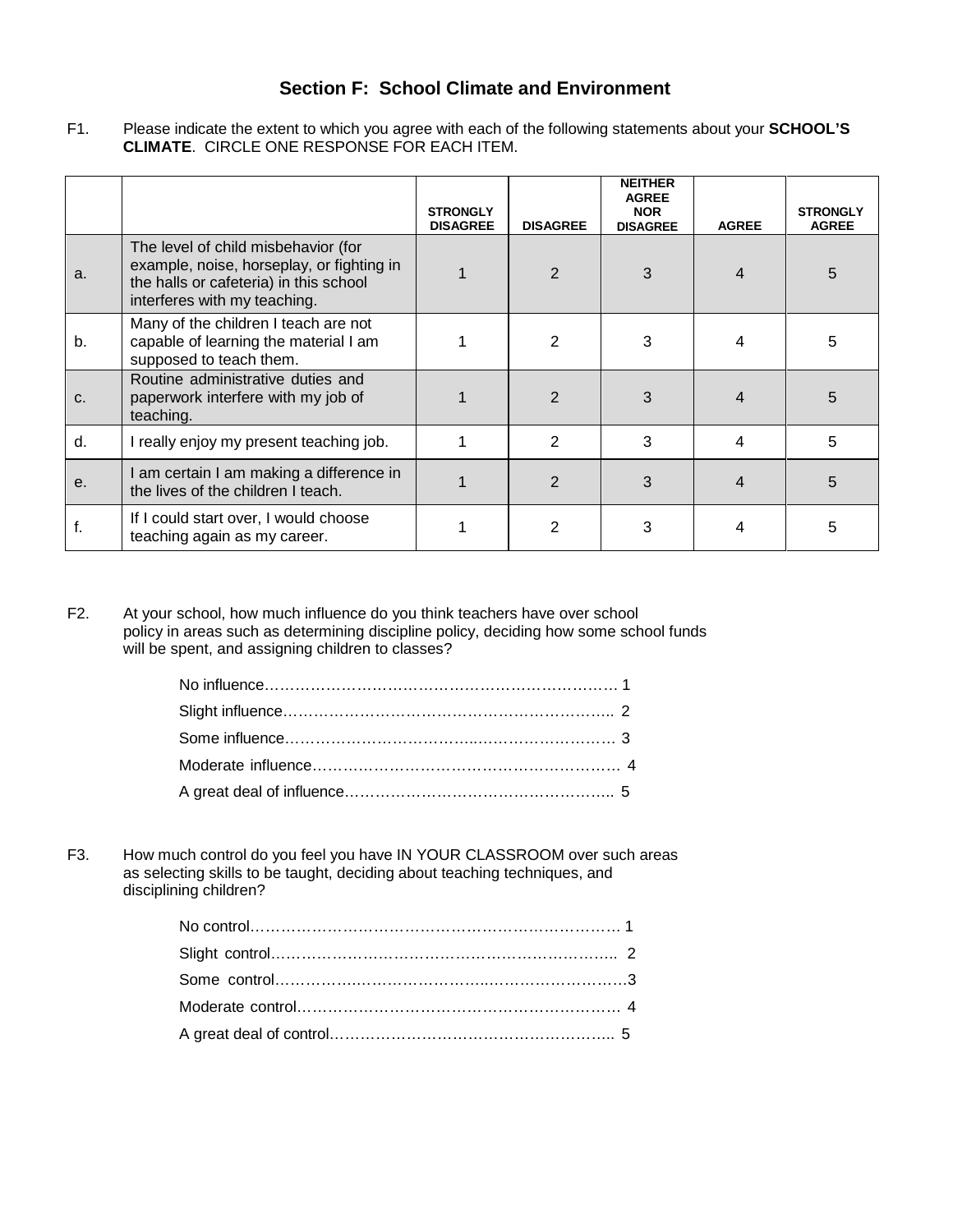F4. Please indicate how much of a problem the following issues are in the neighborhood where the school is located. CIRCLE ONE RESPONSE FOR EACH ITEM.

|    |                                                                                          | A BIG<br><b>PROBLEM</b> | <b>SOMEWHAT</b><br>OF A<br><b>PROBLEM</b> | <b>NO</b><br><b>PROBLEM</b> | <b>DON'T</b><br><b>KNOW</b> |
|----|------------------------------------------------------------------------------------------|-------------------------|-------------------------------------------|-----------------------------|-----------------------------|
| a. | Crime in the neighborhood.                                                               |                         | 2                                         | 3                           | 8                           |
| b. | Garbage, litter, or broken glass in the street or road,<br>on the sidewalks or in yards. |                         | 2                                         | 3                           | 8                           |
| C. | Selling or using drugs or excessive drinking in<br>public.                               |                         | 2                                         | 3                           | 8                           |
| d. | Gunshot noise.                                                                           |                         |                                           | 3                           | 8                           |

#### F5. Does your school take any of the following measures to ensure the safety of children? CIRCLE ONE RESPONSE FOR EACH ITEM.

|    |                                              | <b>YES</b> | NO. | <b>DON'T</b><br><b>KNOW</b> |
|----|----------------------------------------------|------------|-----|-----------------------------|
| a. | Security guards.                             |            | 2   | 8                           |
| b. | Metal detectors                              |            | 2   | 8                           |
| C. | Locked exterior doors during the day         |            | 2   | 8                           |
| d. | A requirement that visitors sign in.         |            | 2   | 8                           |
| е. | Limits on going to the restroom.             |            | 2   | 8                           |
| f. | Teachers assigned to supervise the hallways. |            | 2   | 8                           |
| g. | Hall passes required to leave class          |            | 2   | 8                           |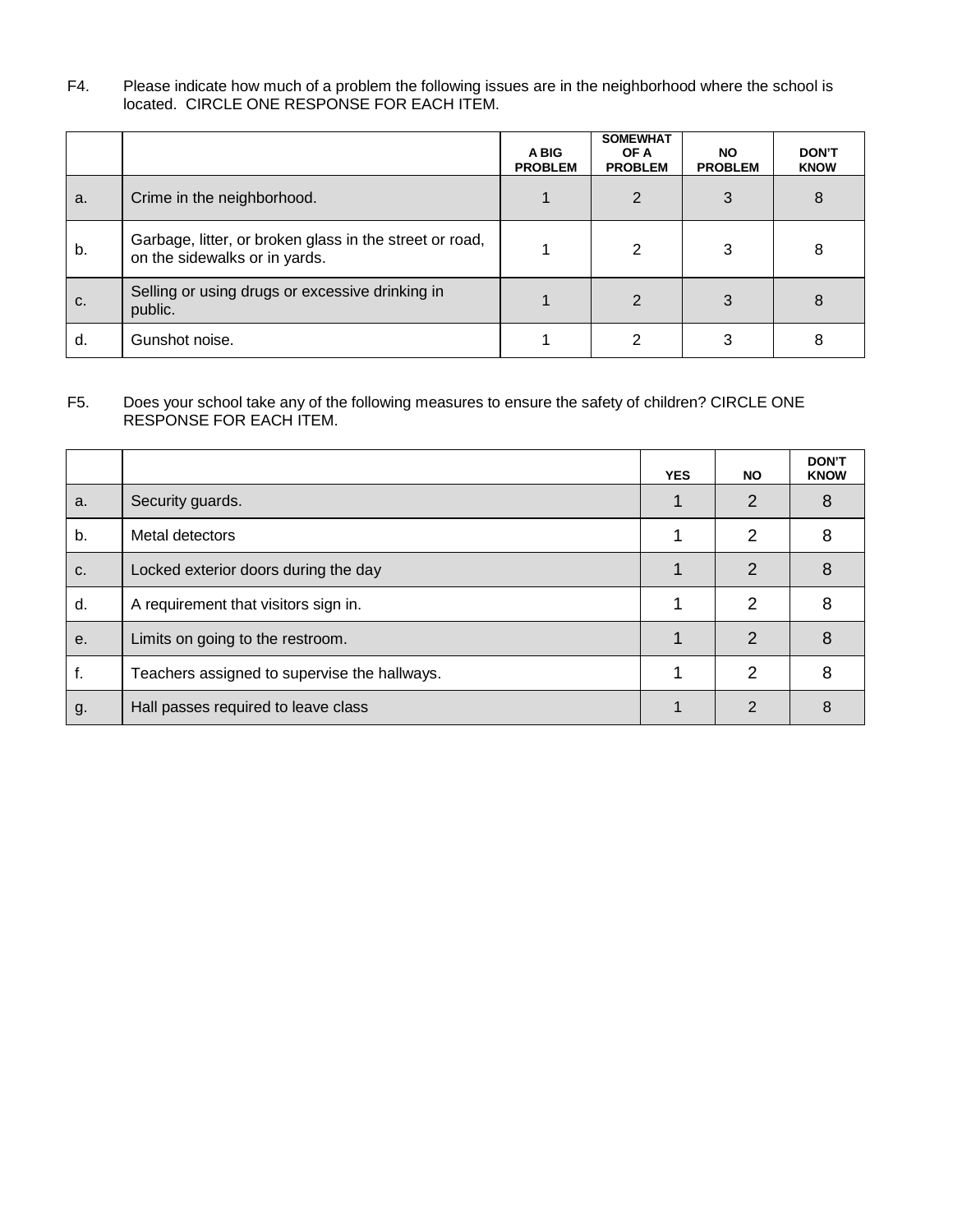## **Section G: Teacher Background**

G1. What is the highest level of education you have completed? CIRCLE ONLY ONE RESPONSE.

| At least 1 year of course work beyond a Bachelor's,                   |  |
|-----------------------------------------------------------------------|--|
|                                                                       |  |
| Education specialist or professional diploma based on at least 1 year |  |
|                                                                       |  |
|                                                                       |  |
|                                                                       |  |

G2. How many college courses have you completed in the following areas? CIRCLE ONE RESPONSE FOR EACH ITEM

|    |                           | <b>NONE</b> | <b>ONE</b> | <b>TWO</b> | <b>THREE</b> | <b>FOUR</b> | <b>FIVE</b> | <b>SIX OR</b><br><b>MORE</b> |
|----|---------------------------|-------------|------------|------------|--------------|-------------|-------------|------------------------------|
| a. | Early childhood education |             |            |            | C            |             | G           | 6                            |
| b. | Elementary education      |             |            |            | 3            |             |             |                              |
| C. | Child development         |             |            |            |              |             | b           | 6                            |

G3. What type of teaching certification do you have? CIRCLE ONLY ONE RESPONSE.

None………………………………………………………………………….…. 1 [SKIP TO **G5**] Temporary, probational, provisional, or emergency certification …….……2 Certificate for completion of an alternative certification program…….…… 3 Regular certification but less than the highest available…………….…….. 4 The highest certification available (permanent or long term)………….….. 5

G4. Are you certified in the following areas? CIRCLE ONE RESPONSE FOR EACH ITEM.

|    |                            | <b>YES</b> | <b>NO</b> |
|----|----------------------------|------------|-----------|
| a. | Elementary education       |            | 2         |
| b. | Early childhood            | 1          | 2         |
| d. | <b>Special Education</b>   |            | 2         |
| е. | Bilingual/ESL              |            | 2         |
| f. | <b>Secondary Education</b> |            | 2         |
| g. | Reading                    |            | 2         |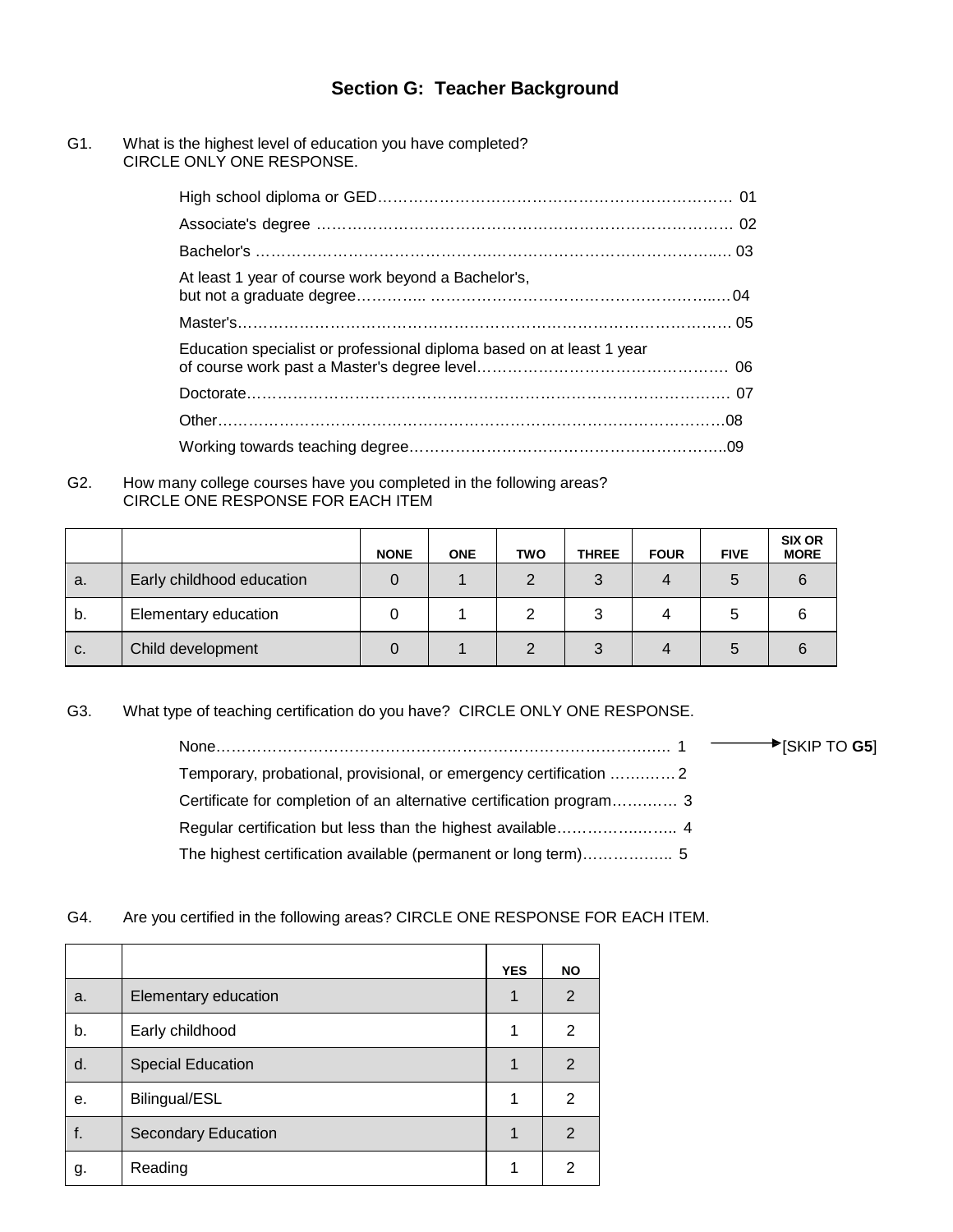| . . | Middle School |  |
|-----|---------------|--|
|     | Other         |  |